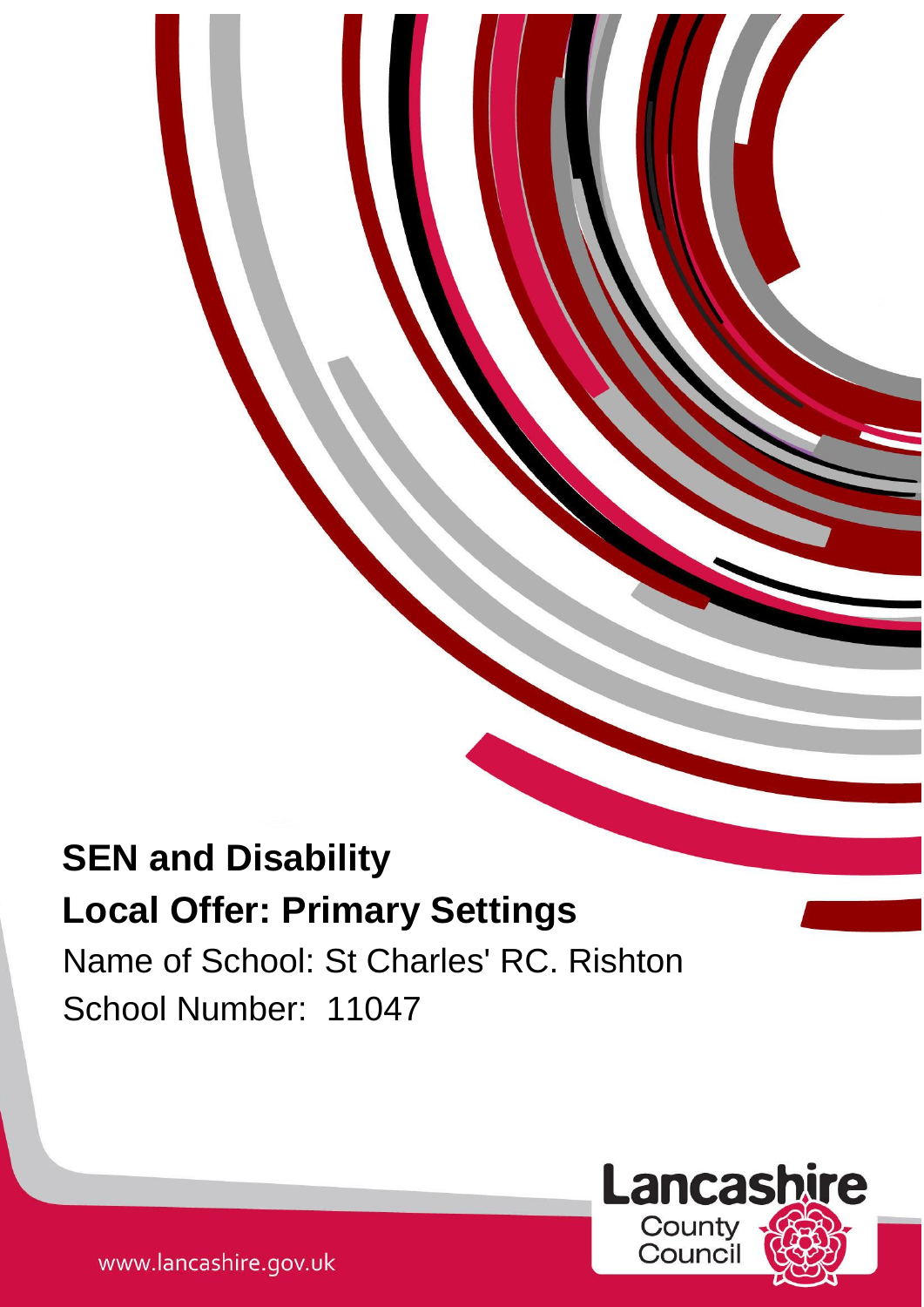| <b>School/Academy</b><br>Name and<br><b>Address</b>                                                       | <b>St Charles RCP</b><br>School,<br><b>Knowles Street,</b><br>Rishton |              | <b>Telephone</b><br><b>Number</b><br><b>Website</b><br><b>Address</b>                                                                                                       | 01254886110<br>http://www.st-<br>charles.lancsngfl.ac.uk/ |  |  |  |
|-----------------------------------------------------------------------------------------------------------|-----------------------------------------------------------------------|--------------|-----------------------------------------------------------------------------------------------------------------------------------------------------------------------------|-----------------------------------------------------------|--|--|--|
| Does the school<br>specialise in<br>meeting the needs<br>of children with a<br>particular type of<br>SEN? | <b>No</b>                                                             | <b>Yes</b>   |                                                                                                                                                                             | If yes, please give details:                              |  |  |  |
|                                                                                                           |                                                                       | $\checkmark$ |                                                                                                                                                                             | Meeting the needs of hearing impaired children.           |  |  |  |
|                                                                                                           |                                                                       |              | Meeting the needs of children with physical<br>disabilities by having a school lift, sloping ramps<br>inside and outside school, easy access into<br>school for wheelchairs |                                                           |  |  |  |
| What age range of<br>pupils does the<br>school cater for?                                                 | $4 - 11$                                                              |              |                                                                                                                                                                             |                                                           |  |  |  |
| <b>Name and contact</b><br>details of your<br>school's SENCO                                              | Miss Rachael Gavin - please contact at school                         |              |                                                                                                                                                                             |                                                           |  |  |  |

Name and contact details of the person responsible for maintaining details of the Local Offer for your school:

| Name of<br><b>Person/Job Title</b>    | <b>Mr Patrick Kennedy</b> |              |                                    |  |  |  |
|---------------------------------------|---------------------------|--------------|------------------------------------|--|--|--|
| <b>Contact</b><br>telephone<br>number | 01254 886110              | <b>Email</b> | $head@st-$<br>charles.lancs.sch.uk |  |  |  |

I confirm that our Local Offer has now been published on the school/academy website.

| Please give the<br><b>URL</b> for the<br>direct link to<br>your school's<br><b>Local Offer</b> | http://st-charles.lancs.sch.uk |             |          |  |  |  |
|------------------------------------------------------------------------------------------------|--------------------------------|-------------|----------|--|--|--|
| <b>Name</b>                                                                                    | <b>Patrick Kennedy</b>         | <b>Date</b> | 11.10.19 |  |  |  |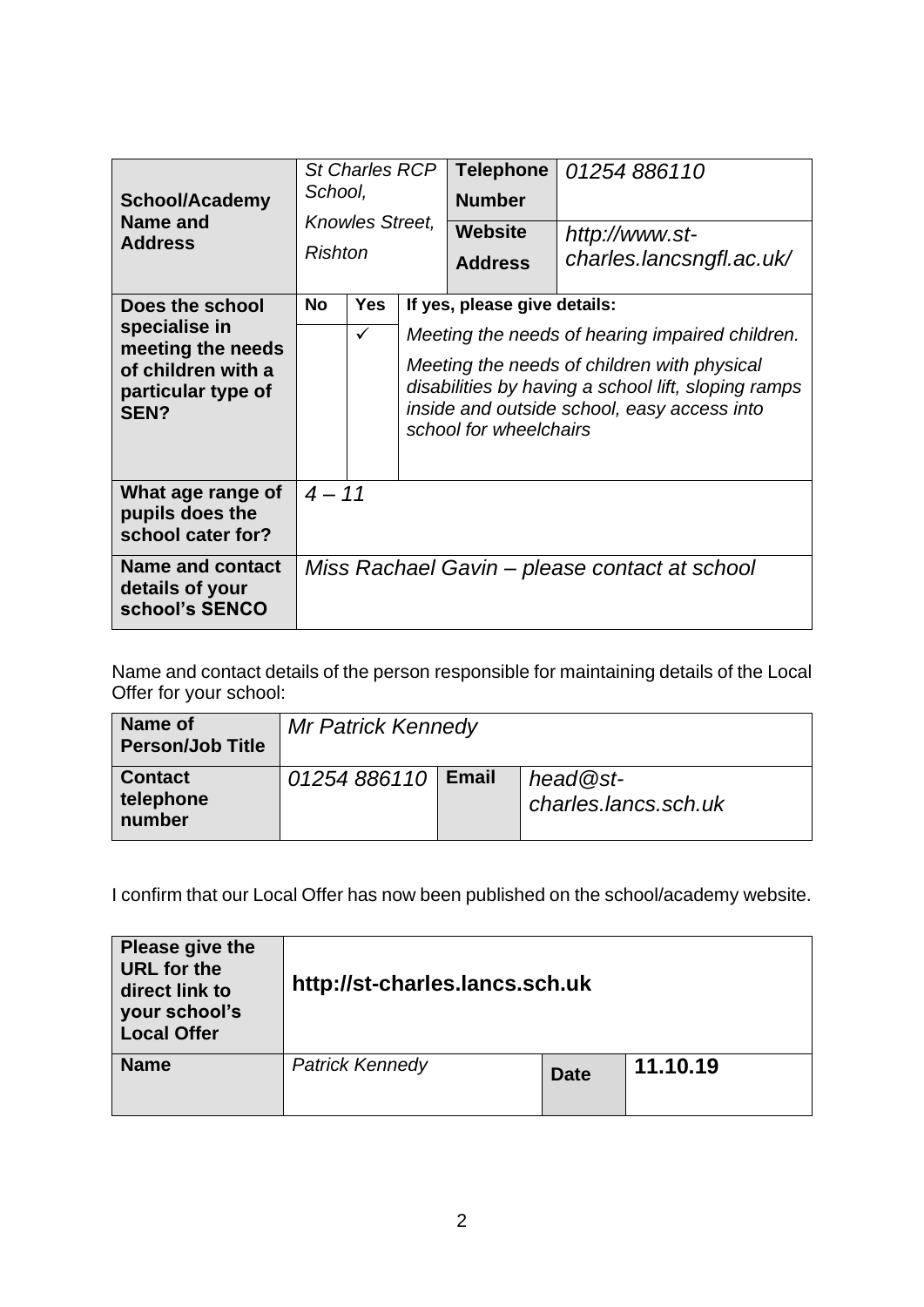# **Accessibility and Inclusion**

- a) How accessible is the school environment? Is the building fully wheelchair accessible? *Yes, there is a lift to the upper floor.*
- b) Do you have accessible parking spaces? *No, only street parking*
- c) Have there been improvements in the auditory and visual environment? *Yes, we have installed a loop system for hearing aid users*
- d) Are there accessible changing/toilet facilities? *There is a disabled toilet which is adequate for changing. Classroom furniture is modern and of a height suitable for the age group of children being taught in that classroom. We are a friendly school and teachers are around at the start and end of each day for handovers and information sharing if needed.*
- e) How do you improve access to the setting? *We are able to open a gate to enable wheel chairs to access the school without needing to go up steps. We also have wide doors to access the school and a ramp to a downstairs classroom.*
- f) How accessible is your information? including displays, policies and procedures etc. *School has all the required policies (SEND, SEND information report and other policies which also relate and refer to these). They are available to view via our website or alternatively from the school office. Other information is provided on the school website and in our monthly newsletter.*
- g) Do you have information available in different font sizes, audio information, Braille, other languages etc.? How does the setting communicate with parents and families whose first language is not English? *We have used an interpreter where possible.*
- h) How is information made accessible to parents and families with additional needs? *We are ready to explain as required.*
- i) How accessible is the provision? How do you make use of resources such as symbols, pictures and sign graphics to support children's access to resources? *The school has a range of resources specifically for use with SEND pupils. We use visual timetables when necessary and have a range of writing equipment such as ergonomically designed pens and pencils. ICT programmes are available for pupils with SEND in addition to the iPads, headphones, laptops, computers and interactive whiteboards in every classroom. Picture cue cards*  and prompts are used to support EAL children and children with hearing *impairments. PEC boards are used for children with ASD and Text to Voice software is used to support children with speech difficulties.*
- j) Do you have furniture such as height adjustable tables or alternative ways of presenting activities so that children can access them? *We use chairs and tables of varying heights which are appropriate to our children. Specialist chairs are used to support children with a Physical Disability.*
- k) Do you have specialised equipment (eg; ancillary aids or assistive technology?) *We have radio aids where needed for our children who wear hearing aids*

# **Teaching and Learning**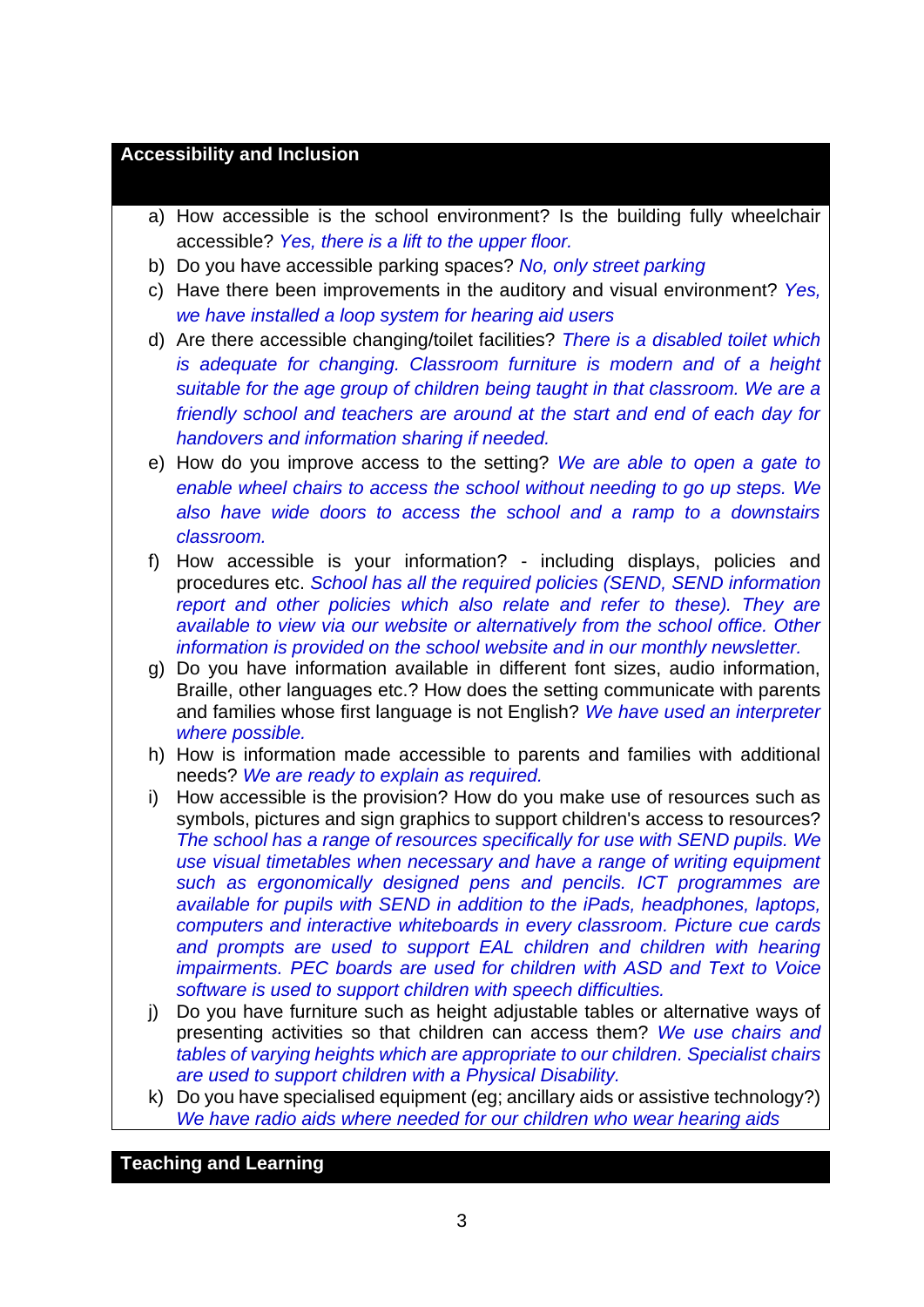a) What arrangements do you have to identify and assess children with SEN? *At St Charles', we try to identify children who have Additional Special Educational Needs according to the following definition-*

*a learning difficulty (i.e. a significantly greater difficulty in learning than the majority of children of the same age, or a disability which makes it difficult to use the educational facilities generally provided);* 

*and if that learning difficulty calls for special educational provision (i.e. provision additional to, or different from, that made generally for children of the same age).* 

*Therefore, the early identification through observation, assessment and discussion with parents and professionals for any child who may have Special Educational Needs is extremely important to us.*

*On entry additional needs are identified through liaison with parents, carers and other professionals (including nursery schools or other previous schools). Regular teacher assessments and observations are also used to identify any special education needs as children move through the school. By monitoring we are able to act quickly when children do not make expected progress.* 

- b) What additional support can be provided in the classroom? *We have a great number of highly experienced teaching assistants, over half are qualified at level 3 or beyond and over a quarter have completed a degree. They have considerable experience in helping children with a wide range of different difficulties and additional needs. Pre / post teaching of new concepts or taught learning are delivered daily both the teacher and the Teaching Assistant. We have a highly trained Pastoral Manager who will work with children individually/ in small groups to nurture them and support their mental well-being.*
- c) What provision do you offer to facilitate access to the curriculum and to develop independent learning? (This may include support from external agencies and equipment/facilities) *Where appropriate, we seek advice from outside agencies such as Occupational health, School Nurse, Paediatricians. Speech and Language therapists, Specialist teachers and Educational Psychologists.*

*Because all children have different needs, children with special needs at St Charles' receive different provision. Resources are provided from within our budget and are outlined in our school provision map, which for each child is outlined in their Individual Education Plan (IEP) or group intervention plan. Money is spent each year to help assist pupils with SEND to access and be included in the National Curriculum or Foundation Stage Curriculum, as well as to ensure they make good progress in all developmental areas.*

d) What SEN and disability and awareness training is available to all staff? *Most Staff are qualified First Aiders and most staff have received: Epipen Training, Diabetic training and Team Teach Training. We seek specialist advice from external agencies as required, particularly visiting specialist teachers and use this to offer our own in house training such as in the use of social stories whereby parents can see how we help children to understand how to make the right choice.*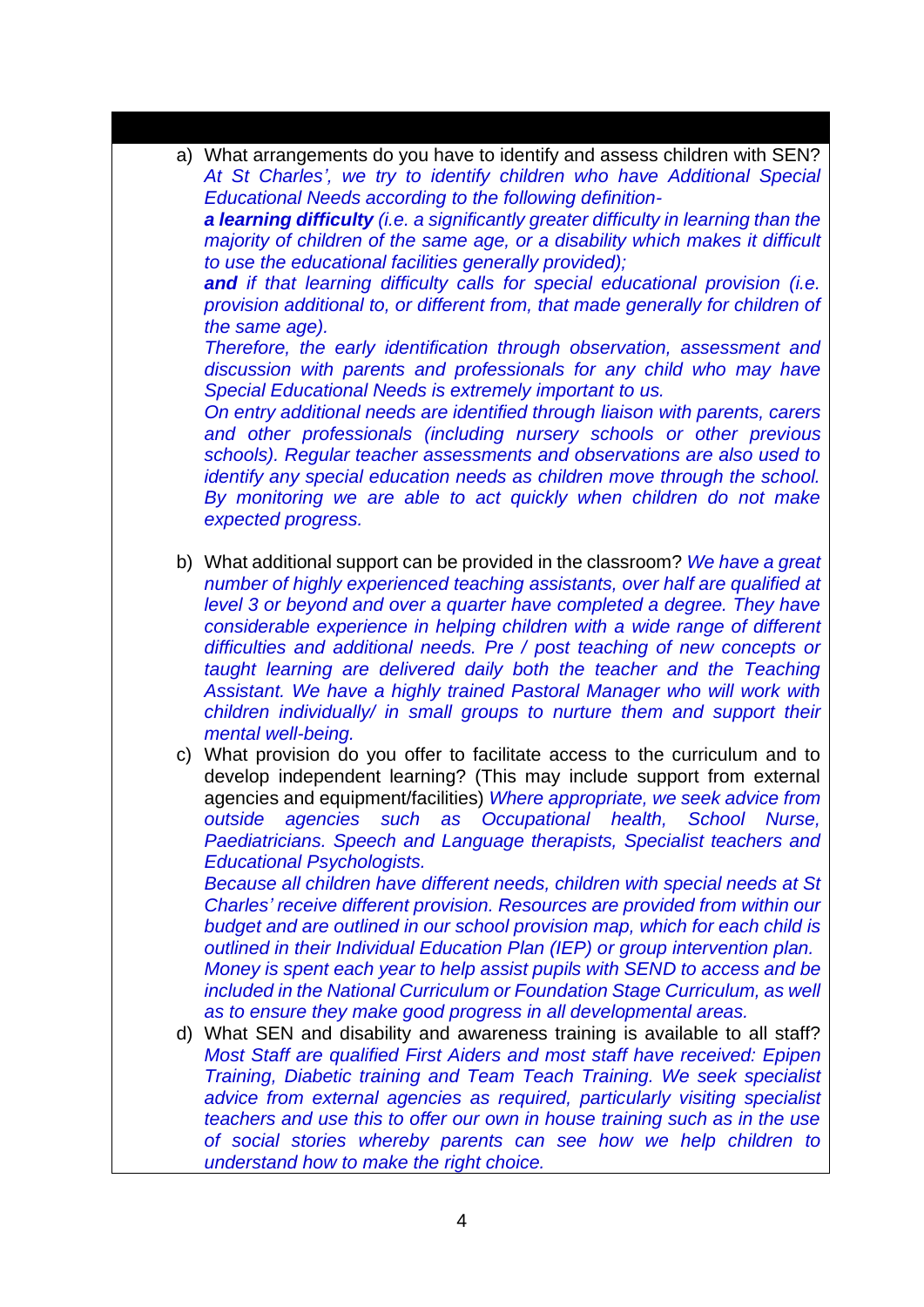*The Governors ensure that members of staff receive regular training and updates from the SENDCo. The SENDCo and Headteacher keep fully up to date about Special Educational Needs issues through attendance at training and meetings. This information is conveyed to other staff members informally via discussions with the Headteacher and SENDCo and formally at staff and TA meetings* 

- e) What staff specialisms/expertise in SEN and disability do you have? *We have no specialist teachers but have staff with a great interest in supporting children with autistic tendencies and in identifying and helping children with dyslexia or dyspraxia.*
- f) What ongoing support and development is in place for staff supporting children and young people with SEN? *Support is planned into the school development plan but also other needs are responded to as they arise. Regular training is given to support staff on delivering specific, intense interventions and training is given to Teachers on assessing children using PIVATS and writing smart and specific IEPs.*
- g) What arrangements are made for reasonable adjustments and support to the child during tests and SATs? *When sitting tests or examinations children with SEN can be supported and have timed breaks, be granted additional time, have modified print or sit in a quiet setting in a small group to aid concentration.*
- h) How well does your SEN provision map illustrate the range and level of support for individual pupils or groups with similar needs and the resources allocated to meet those needs? *Our SEN provision map identifies particular groups with specific additional needs and support is arranged according to need. Assessment data indicates that children with SEND are making small steps of progress relevant to their starting points.*

## **Reviewing and Evaluating Outcomes**

- a) What arrangements are in place for review meetings for children with Statements or Education, Health and Care (EHC) Plans? *All annual reviews are held in school time with all relevant professionals invited to attend and contribute. All statutory timelines are met.*
- b) What arrangements are in place for children with other SEND support needs? *Children have an IEP which is reviewed every half term. The IEP celebrates*  what the child can do and sets targets that are specific, measurable and *achievable within the time allocated. Each term progress is discussed against targets and in relation to peers. Targets, strategies and provision are amended as needed or the plan is completed if no further action is needed. When we feel children are not making progress against their target and the Graduated response cycle is not working, we then seek advice from Specialist Teachers who come into school to assess the children.*
- c) How do you assess and evaluate the effectiveness of the provision you make for children and young people with SEN and Disability? *Within school, teachers use PIVATS to assess children in their class who are working at least 2 years below their year group. Before taking part in an intervention, children are assessed in order to attain their entry level. Progress is monitored throughout the intervention and discussions are had between the intervention lead, class*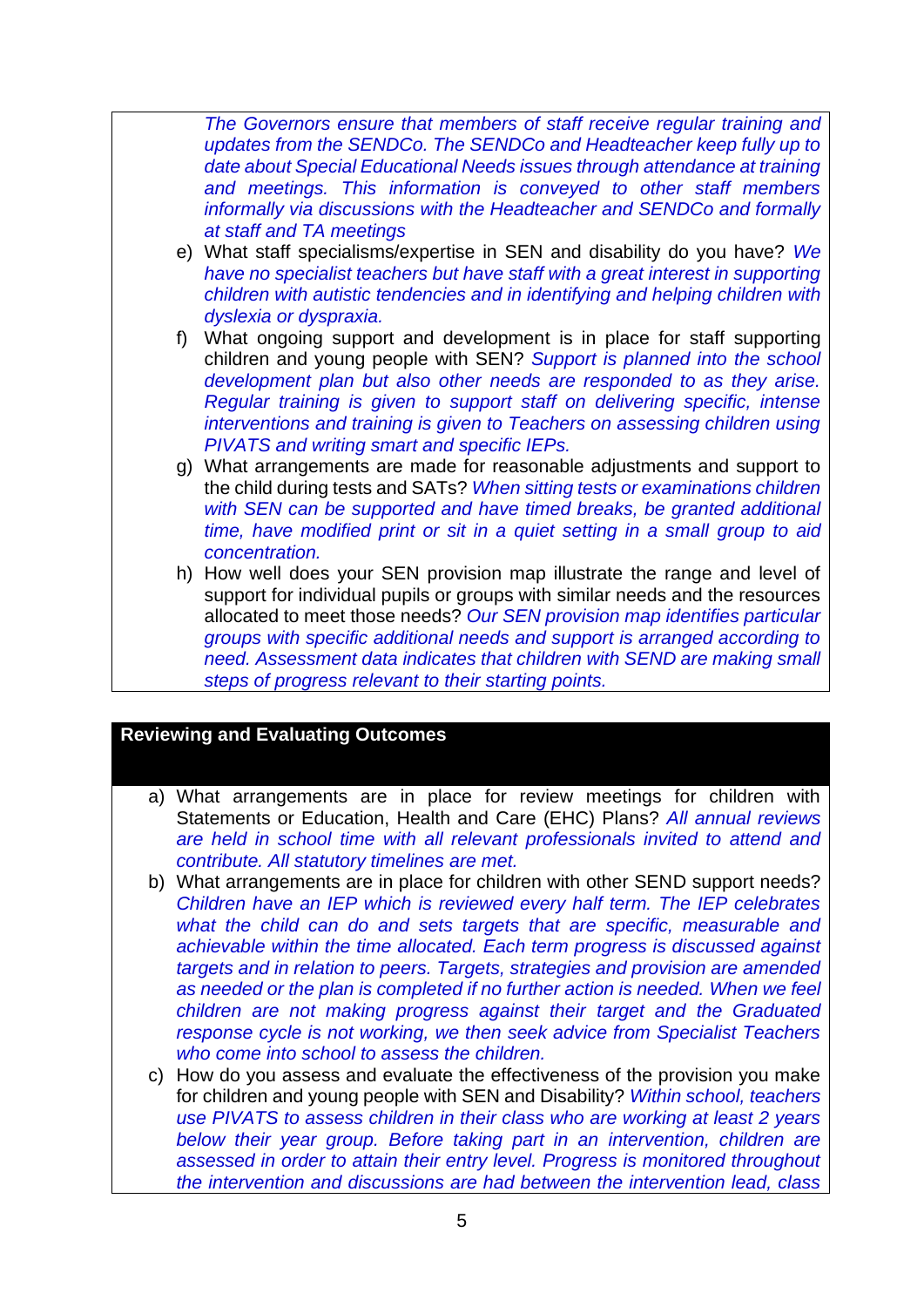*teacher and SENDCo. On exit, or termly, children are assessed again so that we can monitor the impact of the intervention. As a school, we use ASP and the Lancashire Schools' Information profile which shows that children with SEND achieve as well, compared to prior attainment, as those without SEND.* 

#### **Keeping Children Safe**

- a) How and when will risk assessments be done? Who will carry out risk assessments? *Whole school risk assessments are updated annually by the Head teacher and the governor responsible for health and safety. Class risk assessments are updated by each class teacher, shared with all relevant staff and fire procedures to ensure safe evacuation are updated regularly. PEEP plans are put in place for children with a Physical Disability. These are shared with children so they are aware of the procedure, should an emergency arise.*
- b) What handover arrangements will be made at the start and end of the school day? *Children in Reception class and Years 1,2 and 3 are directly handed over to the parent or carer identified as collecting them on the information form. Children from Year 4 upwards may walk home from an after school activity with suitable parental consent. St Charles After School Club collects children directly from classrooms or the main office and Breakfast Club has an identified door to receive children in the morning.*
- c) Do you have parking areas for pick up and drop offs? *No, street parking only.*
- d) What arrangements will be made to supervise a child during breaks and lunchtimes? *We have at least two adults on playground duty during morning and afternoon breaks. At lunchtime, each class has a dedicated welfare assistant plus other staff available to supervise as required. Sometimes a risk assessment may highlight children who need additional supervision at these times and in such circumstances this is provided.*
- e) How do you ensure a child stays safe outside the classroom? (e.g. during PE lessons, school trips) *We have a clear Behaviour Policy which sets out our positive rules and is understood and followed by all. During visits away from school, all relevant risks are assessed and all appropriate ratios are adhered to plus 1-1 support where required. Staff visiting school are briefed on any potential problems and ways to avoid any breaches in safety.*
- f) Where can parents find details of policies on anti-bullying? *We have a policy on the website and also available from the School Office on request.*

# **Health (including Emotional Health and Wellbeing)**

- a) How do you manage safe keeping and administration of medication? *Medication is kept in the Head teacher's Office alongside details of all administration. There is also a medicine fridge in the staffroom for any medicines which need to be chilled. For the safety of the school community, children are not allowed to carry medicines in school. Simple medication such as a reliever inhaler is kept with the class teacher or the child depending on the age and maturity. Teaching Assistants update each child's medicine diary log each time medicine is given.*
- b) How do you work with a family to draw up a care plan and ensure that all relevant staff are aware of the plan? *We hold an initial meeting with the family*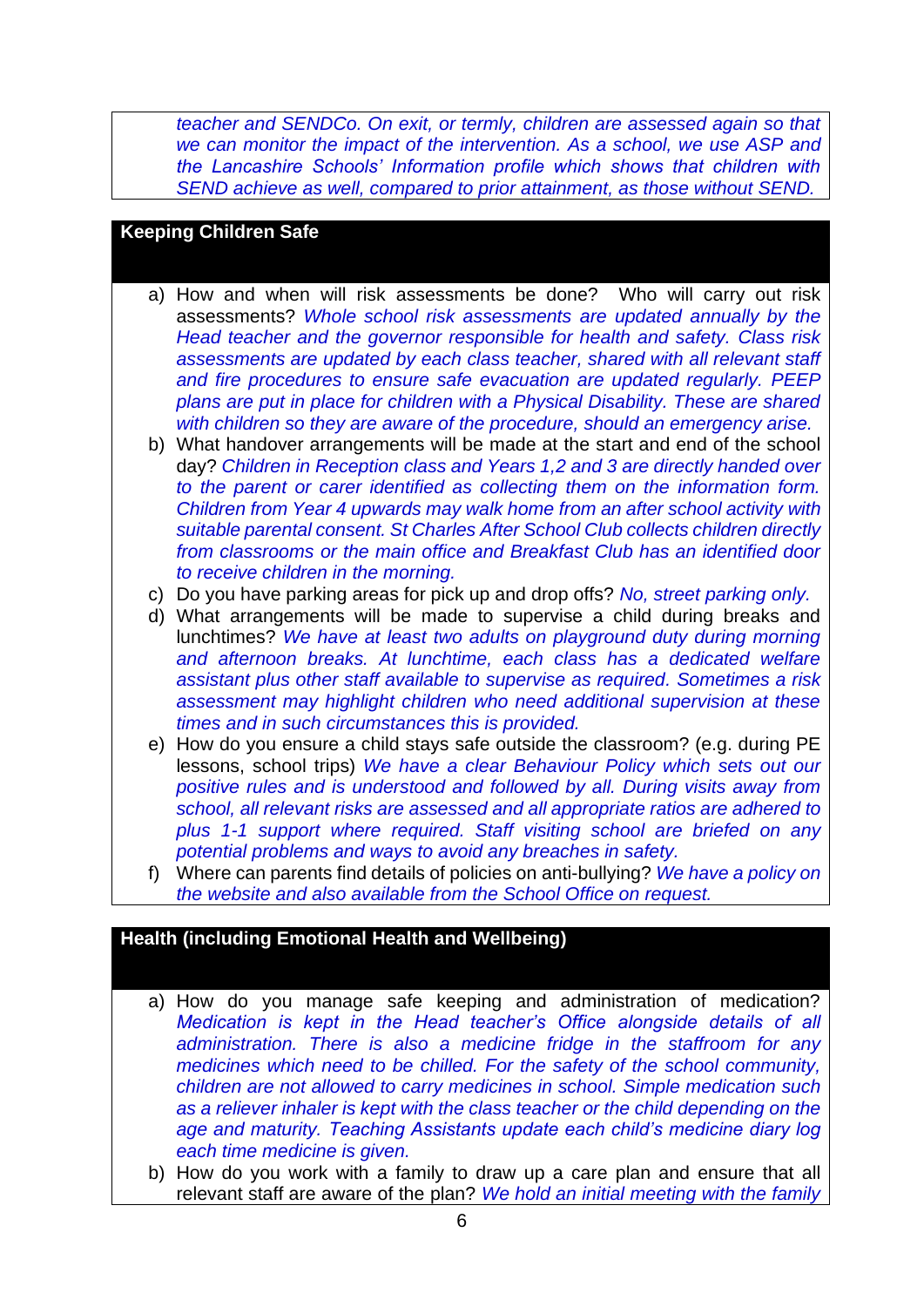*and relevant health professionals to determine the nature of the care plan. To assist new staff in identifying children with a care plan, the child's photo is displayed prominently in the staff room alongside details of the care plan. Health and Safety is a weekly standing item on staff meeting agendas.*

- c) What would the school do in the case of a medical emergency? *The school has an emergency response plan and most staff have an up to date qualification in first aid, including paediatric first aid where required. Named first aiders are displayed throughout the school and procedures for recording accidents are in place.*
- d) How do you ensure that staff are trained/qualified to deal with a child's particular needs? *We seek advice from school nurse and other health professionals such as the diabetic nurse as required.*
- e) Which health or therapy services can children access on school premises?
- f) *Our Pastoral Manager, Mrs Hodgson, works with our children on a 1-1 basis to develop their Social & Emotional behaviour. The sessions help to develop their self-esteem, encourage them to talk about their feelings in a controlled way and to acknowledge that problems can be solved. Mrs Hodgson has worked at our school for many years and knows our families well. She has a wealth of experience in working with children with SEND and behavioural needs. She leads daily nurture sessions and provides support to*

*many of our children.*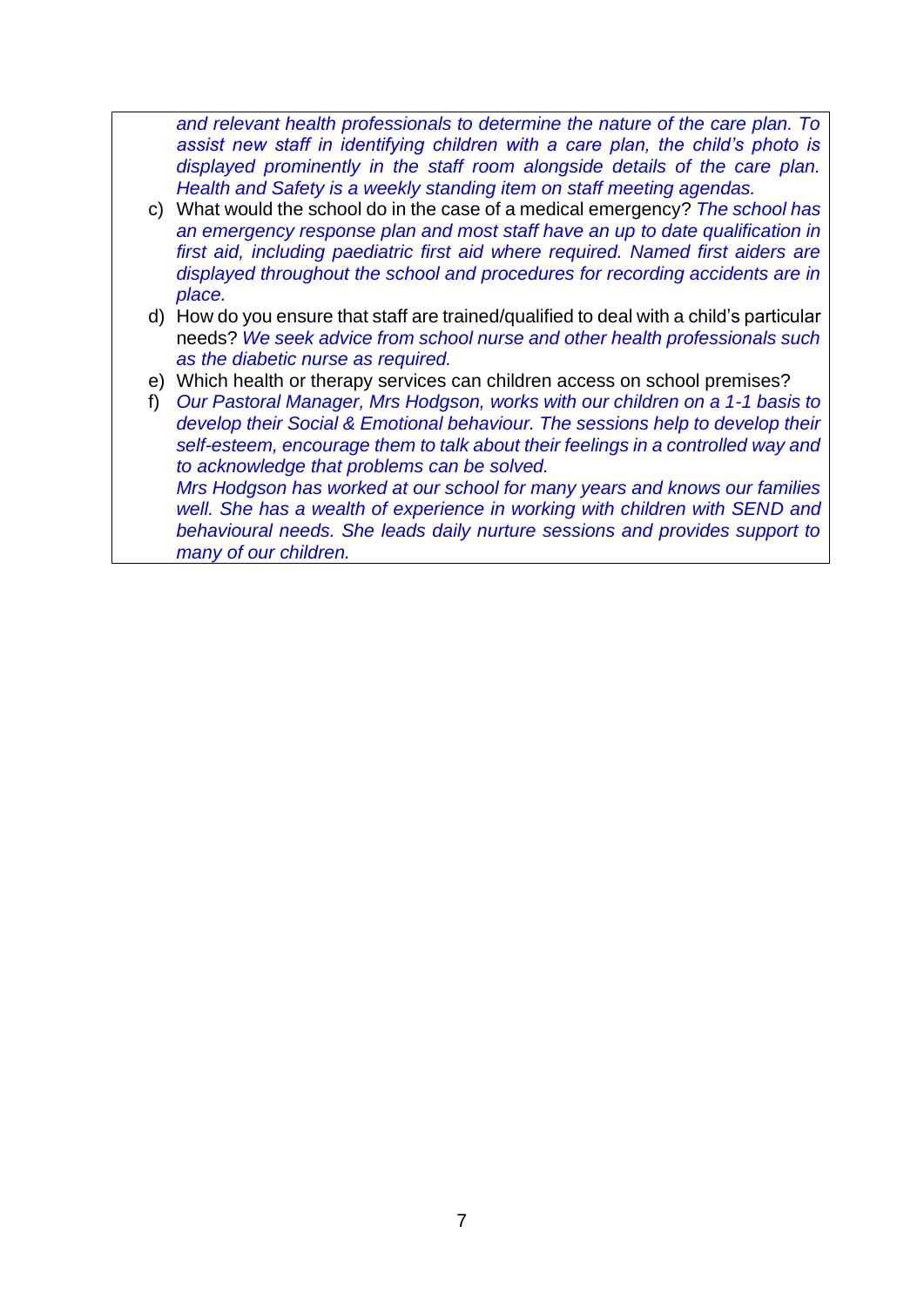#### **Communication with Parents**

- a) How do you ensure that parents know "who's who" and who they can contact if they have concerns about their child/young person? *School is open from 8.45am for an informal drop in with teachers and other staff who are all in class from that time for liaison. We have staff photos on display in school and all staff members wear a lanyard around their neck with their photo and name to show their identity.*
- b) How do parents communicate with key staff (eg do they have to make an appointment to meet with staff or do you have an Open Door policy? *We have an Open Door policy for a quick question but request that parents make an appointment for more- lengthy or serious matters. The Head or Deputy Head teacher will always do their best to see parents on the same day to discuss more serious problems. We use Class Dojo! and Facebook to communicate with parents and we also have a weekly Newsletter.*
- c) How do you keep parents updated with their child/young person's progress? *Written reports are sent home to parents three times a year and there are two Parents' Evenings during the year where parents can look at their child's books and have a discussion with the class teacher. Additionally, parents of children with an Individual Education Plan are invited in each half term to discuss progress. A monthly newsletter gives general information about events and parents are all welcome to come to the weekly Friday afternoon awards assembly where good news is shared.*
- d) Do you offer Open Days? *We have an Open Morning every year where parents can see their child learning amongst their peers and another information session. We hold class learning assemblies and an Open afternoon for prospective (and current) parents. We hold induction visits for all children starting Reception class towards the end of the summer term.*
- e) How can parents give feedback to the school? *We provide a suggestions box in the foyer by the school office. Responses to reports can be written on the bottom of the slip and staff are available to listen to all comments from parents. The Governing Body create a questionnaire for Parents to complete each Parents' Evening. These are always very well supported.*

## **Working Together**

- a) What opportunities do you offer for children to have their say? e.g. school council *Our school council has two representatives from Years 2 to 6 and the council meets half termly. The school council representatives present the views of their classmates and the meeting is chaired by a teacher with a governor usually present.*
- b) What opportunities are there for parents to have their say about their child's education? *As e) above, plus Parents' evenings and regular parental questionnaires where we actively ask for parental opinion. The questionnaires are analysed and the findings shared with parents via the school newsletter.*
- c) What opportunities are there for parents to get involved in the life of the school or become school governors? *The PTFA meets monthly and organises a range of events including discos, games nights, a Christmas Fayre and a Summer Barbeque. PTFA and Governing Body members come to Parents' evenings to*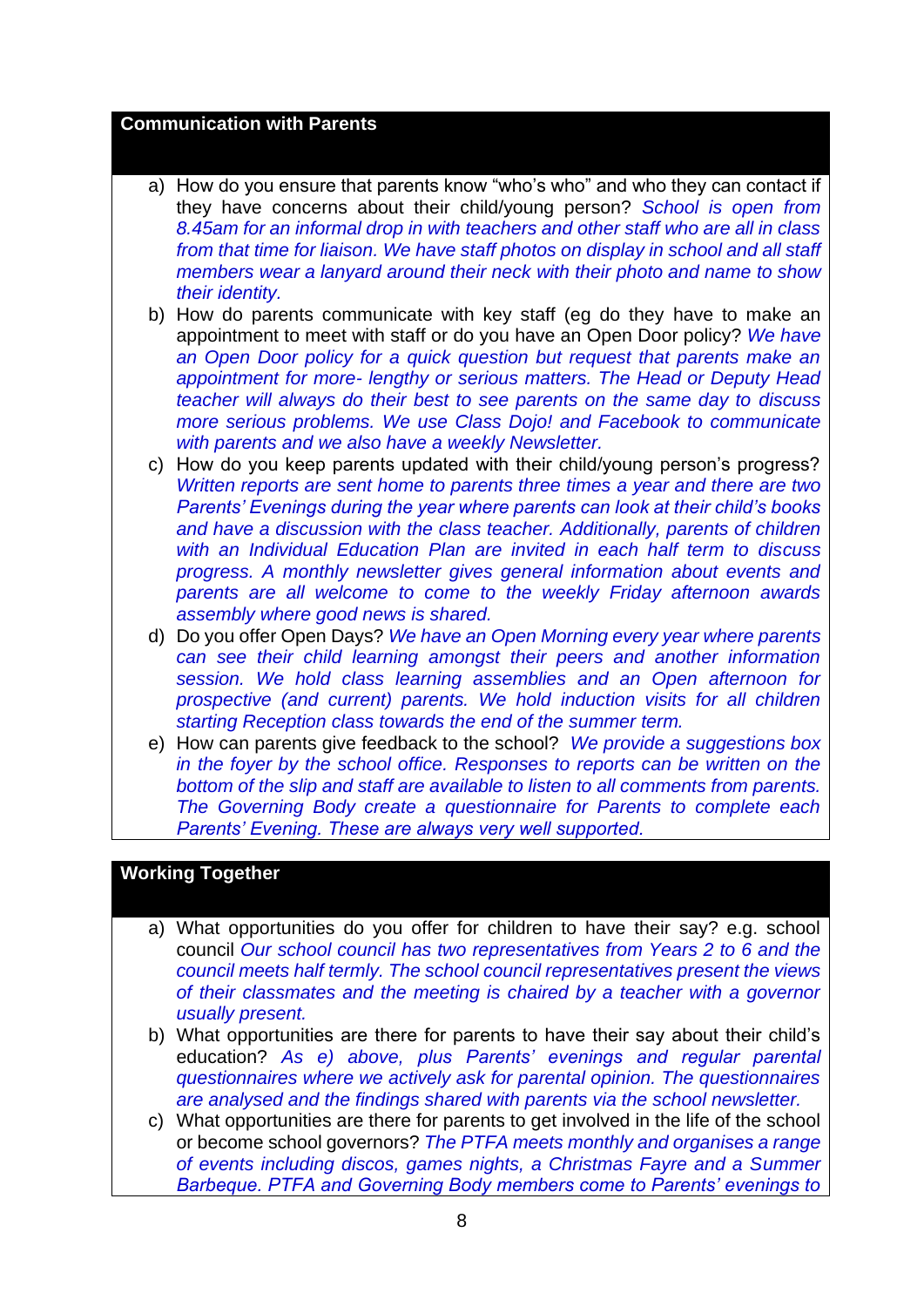*raise awareness and personally answer questions. Parents are welcome to provide voluntary support with class trips and special events such as Sports' Day. There are two elected parent Governors.*

- d) How does the Governing Body involve other agencies in meeting the needs of pupils with SEND and supporting their families? (e.g. health, social care, voluntary groups) *There is a member of the Governing Body responsible for Inclusion (SEND) and it is their responsibility to monitor the work school does to meet the needs of pupils with SEND and support their families. As a result, we work closely with the school nurse and family support workers where required. We have close links with CAHMS and Child Action North West. Our*  **Pastoral Manager leads on many TAF and CAF meetings to support our** *families*
- e) How do home/school contracts/agreements support children with SEN and their families? *We use home school agreements to help families understand and remove the barriers to their child's learning. Home school agreements also support parents by providing before and after school childcare places.*

#### **What help and support is available for the family?**

- a) Do you offer help with completing forms and paperwork? If yes, who normally provides this help and how would parents access this? *Advice is available from Office Staff, HT, Pastoral Manager and Class teachers– this is offered to parents were required to ensure they are not disadvantaged by the demands of completing paperwork.*
- b) What information, advice and guidance can parents access through the school? Who normally provides this help and how would parents access this? *The Common Assessment Form process is used for the identification of unmet needs, completed by the family, HT and one other member of staff. On a more informal basis, there is a member of staff out on each yard on Smile Duty every morning from 8.45am.*
- c) How does the school help parents with travel plans to get their child to and from school? *If a child requires a travel plan to get to and from school this would be dealt with by the Pastoral Manager and the Headteacher if required.*